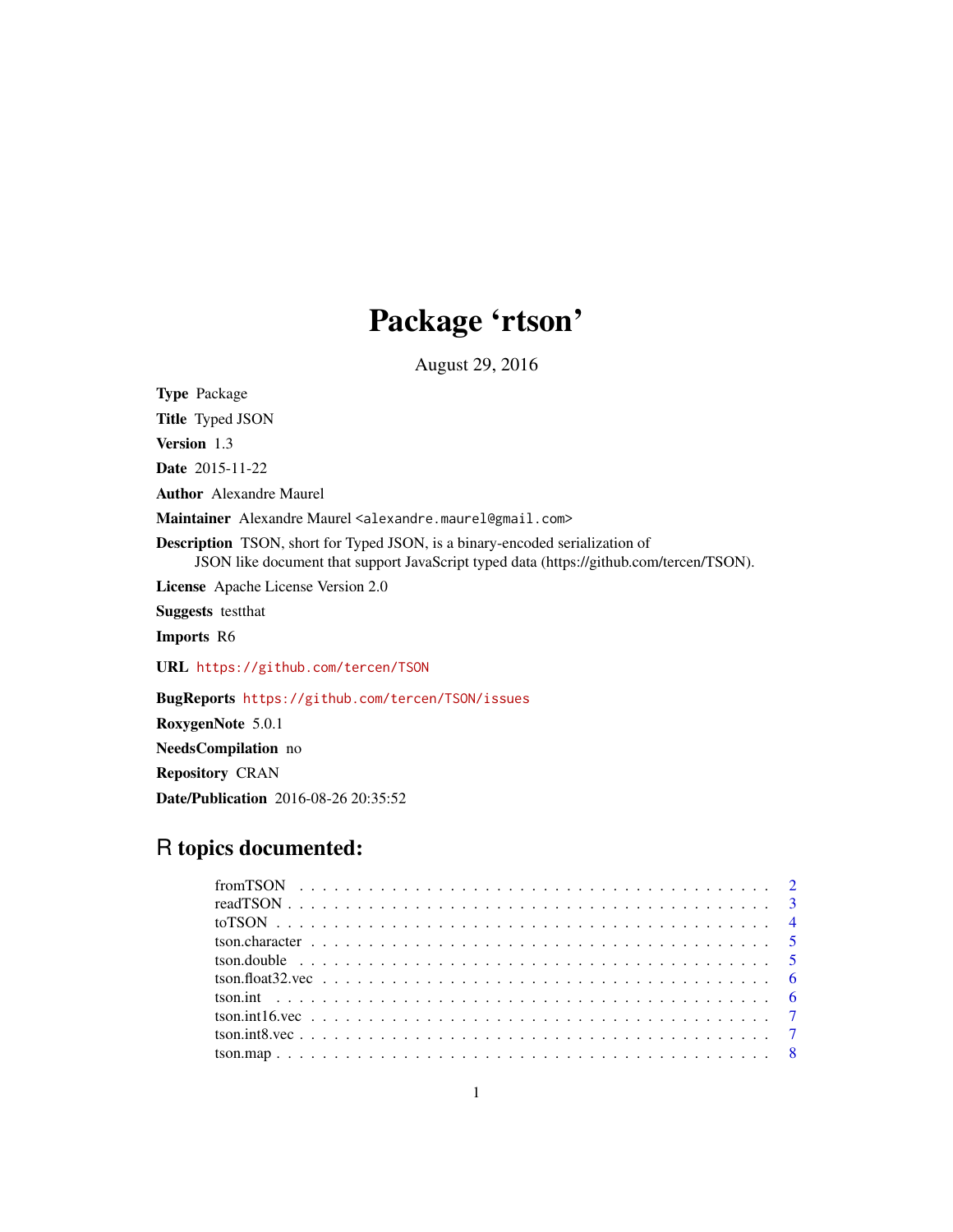<span id="page-1-0"></span>

| Index |  |  |  |  |  |  |  |  |  |  |  |  |  |  |  |  |  |  |  | 12 |
|-------|--|--|--|--|--|--|--|--|--|--|--|--|--|--|--|--|--|--|--|----|
|       |  |  |  |  |  |  |  |  |  |  |  |  |  |  |  |  |  |  |  |    |
|       |  |  |  |  |  |  |  |  |  |  |  |  |  |  |  |  |  |  |  |    |
|       |  |  |  |  |  |  |  |  |  |  |  |  |  |  |  |  |  |  |  |    |
|       |  |  |  |  |  |  |  |  |  |  |  |  |  |  |  |  |  |  |  |    |
|       |  |  |  |  |  |  |  |  |  |  |  |  |  |  |  |  |  |  |  |    |

fromTSON *Deserialize a raw vector*

#### Description

This function convert a raw vector into a list following TSON specification binary-encoded format.

#### Usage

fromTSON(bytes)

#### Arguments

bytes A raw vector

#### Value

A list

#### Examples

## Example

```
library(rtson)
```

```
list = list(integer=42L,
            double=42,
            bool=TRUE,
            uint8=tson.uint8.vec(c(42,0)),
            uint16=tson.uint16.vec(c(42,0)),
            uint32=tson.uint32.vec(c(42,0)),
            int8=tson.int8.vec(c(42,0)),
            int16=tson.int16.vec(c(42,0)),
            int32=as.integer(c(42,0)),
            float32=tson.float32.vec(c(0.0, 42.0)),
            float64=c(42.0,42.0),
            map=list(x=42, y=42, label="42"),
            list=list("42",42)
)
bytes = toTSON(list)
object = fromTSON(bytes)
```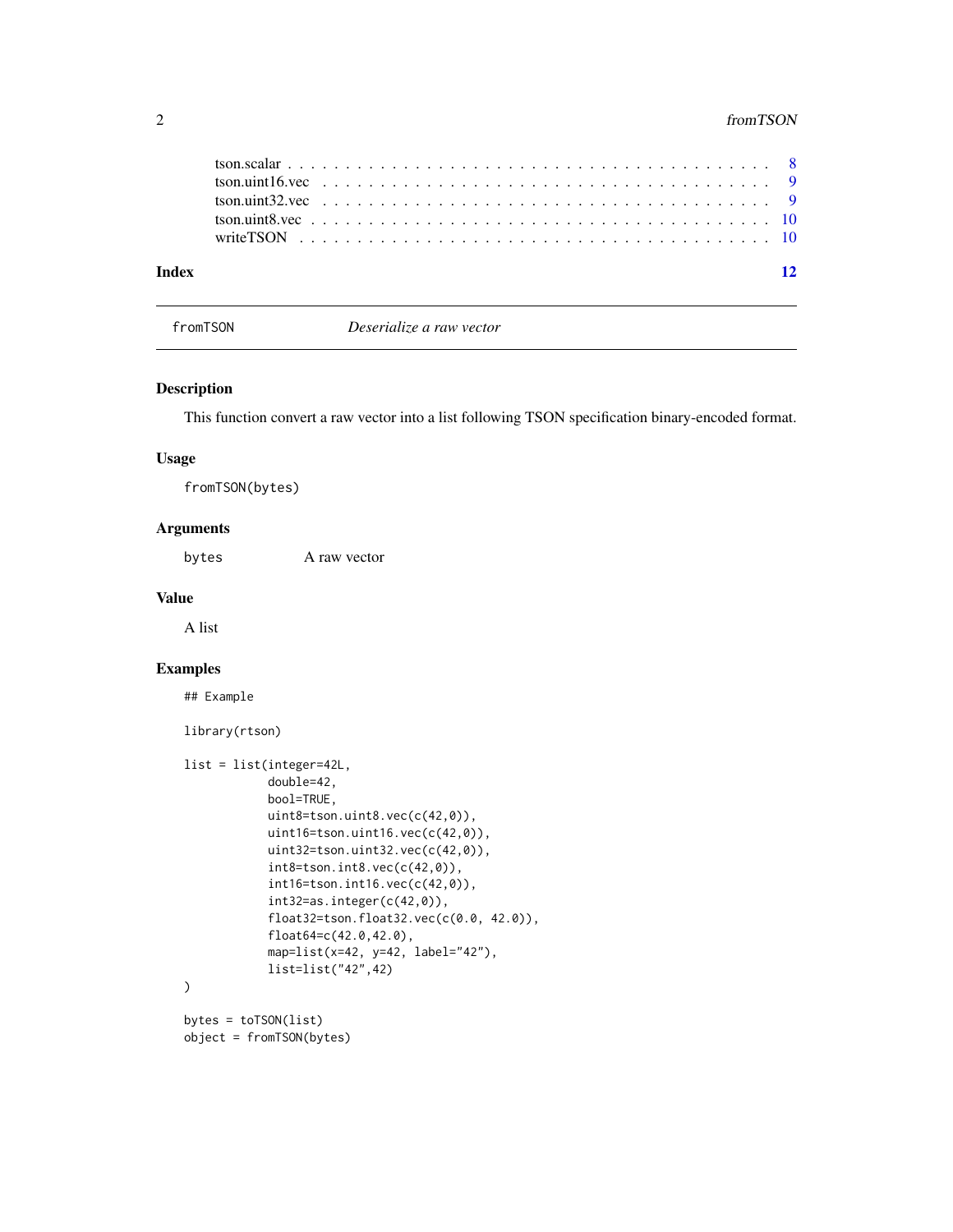<span id="page-2-0"></span>

#### Description

Read TSON specification binary-encoded format from a connection.

#### Usage

readTSON(con)

#### Arguments

con A connection or a raw vector

#### Value

A list

#### Examples

## Example

library(rtson)

object = readTSON(con)

```
list = list(integer=42L,
            double=42,
            bool=TRUE,
            uint8=tson.uint8.vec(c(42,0)),
            uint16=tson.uint16.vec(c(42,0)),
            uint32=tson.uint32.vec(c(42,0)),
            int8=tson.int8.vec(c(42,0)),int16=tson.int16.vec(c(42,0)),
            int32=as.integer(c(42,0)),
            float32=tson.float32.vec(c(0.0, 42.0)),
            float64=c(42.0,42.0),
            map=list(x=42, y=42, label="42"),
            list=list("42",42)
\mathcal{L}con = rawConnection(range(), "r+")writeTSON(list, con)
bytes = rawConnectionValue(con)
close(con)
con = rawConnection(bytes, "r")
```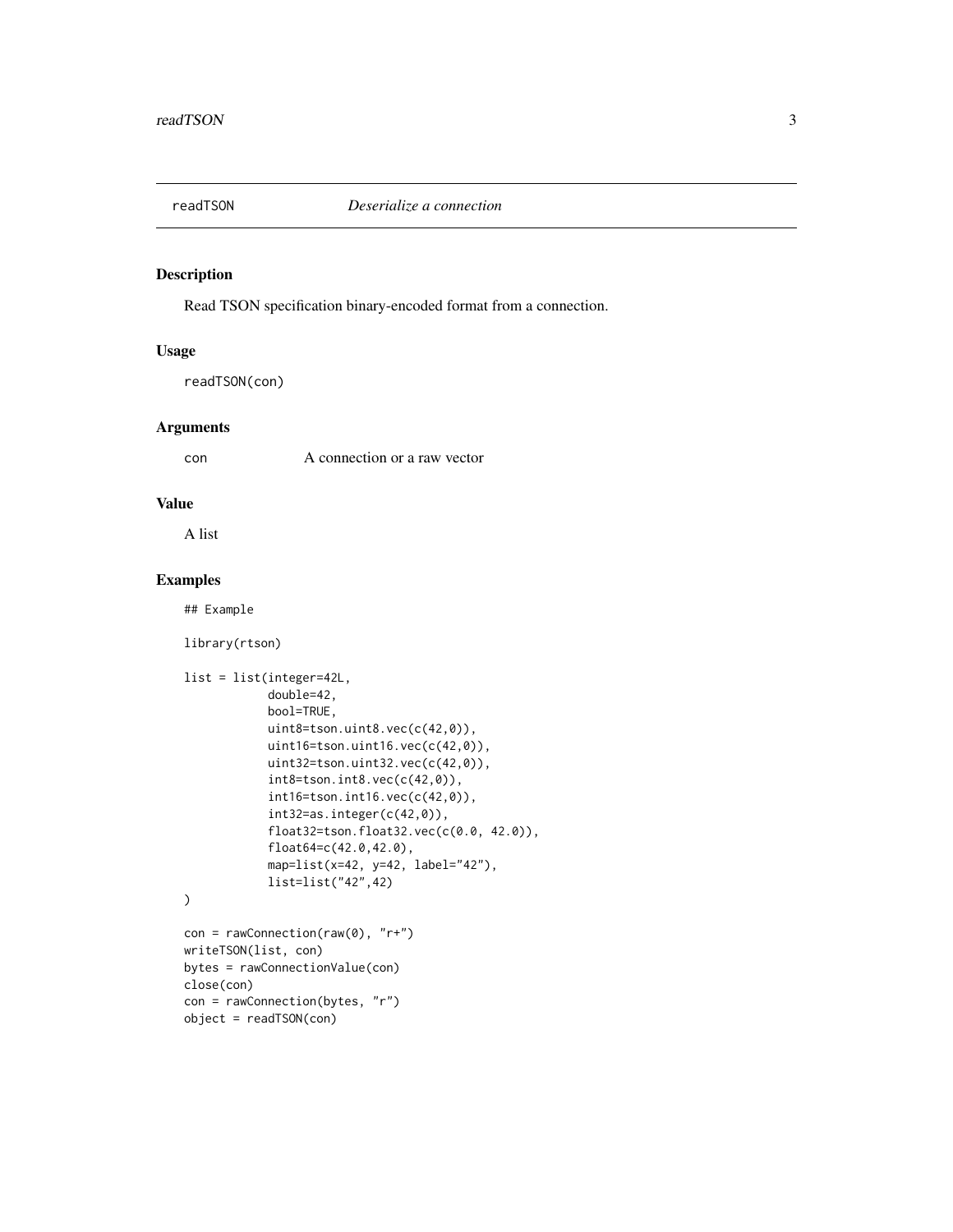<span id="page-3-0"></span>

#### Description

This function convert a list into raw following TSON specification binary-encoded format.

#### Usage

toTSON(object)

#### Arguments

object A list

#### Value

A raw vector

#### Examples

## Example

library(rtson)

```
list = list(integer=42L,
            double=42,
            bool=TRUE,
            uint8=tson.uint8.vec(c(42,0)),
            uint16=tson.uint16.vec(c(42,0)),
            uint32=tson.uint32.vec(c(42,0)),
            int8=tson.int8.vec(c(42,0)),
            int16=tson.int16.vec(c(42,0)),
            int32=as.integer(c(42,0)),
            float32=tson.float32.vec(c(0.0, 42.0)),
            float64=c(42.0,42.0),
            map=list(x=42, y=42, label="42"),
            list=list("42",42)
)
```

```
bytes = toTSON(list)
```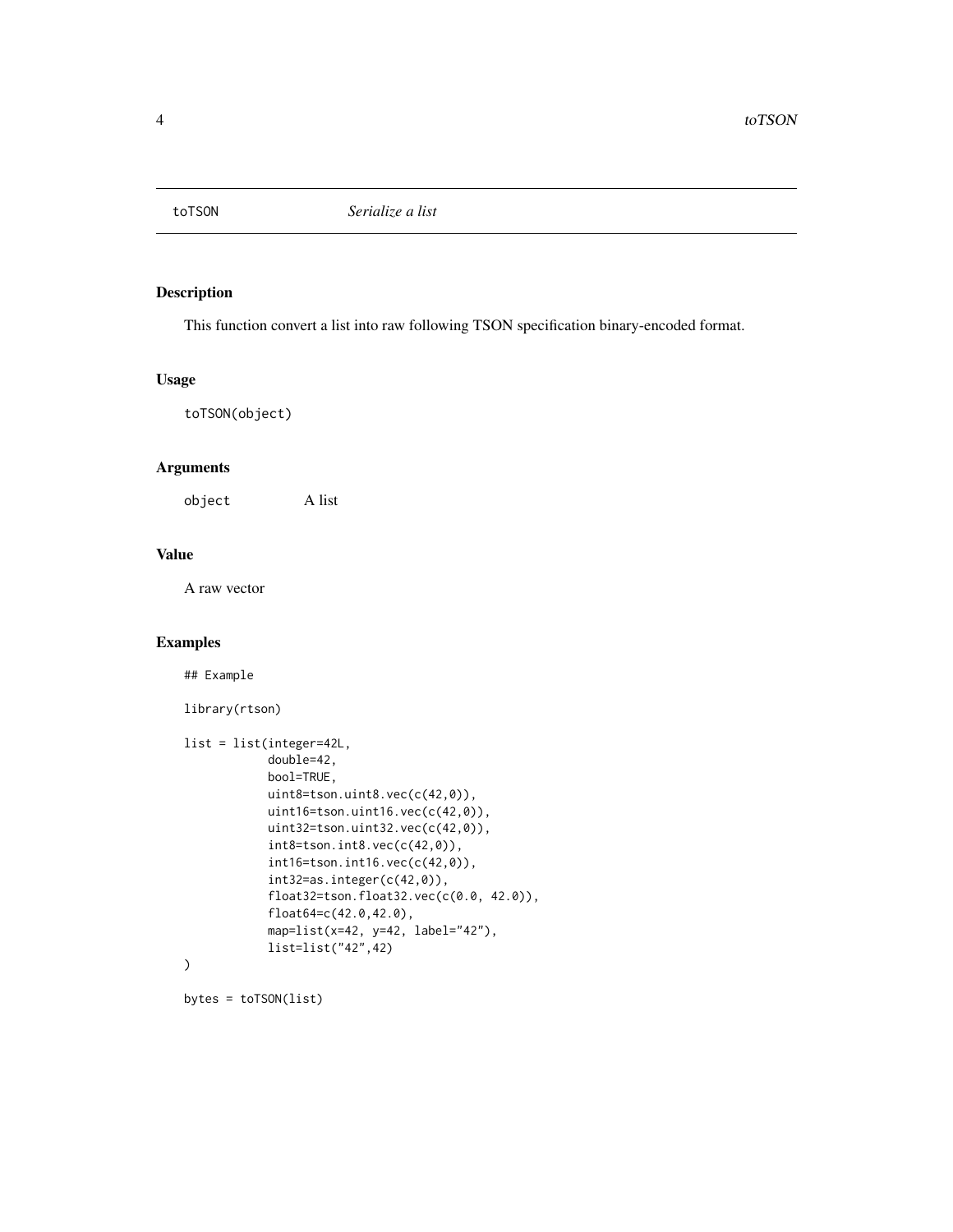<span id="page-4-0"></span>tson.character *Make a tson character*

#### Description

Make a tson character

#### Usage

tson.character(object)

#### Arguments

object A vector or list

#### Value

A tson character

tson.double *Make a tson double*

#### Description

Make a tson double

#### Usage

tson.double(object)

#### Arguments

object A vector or list

#### Value

A tson double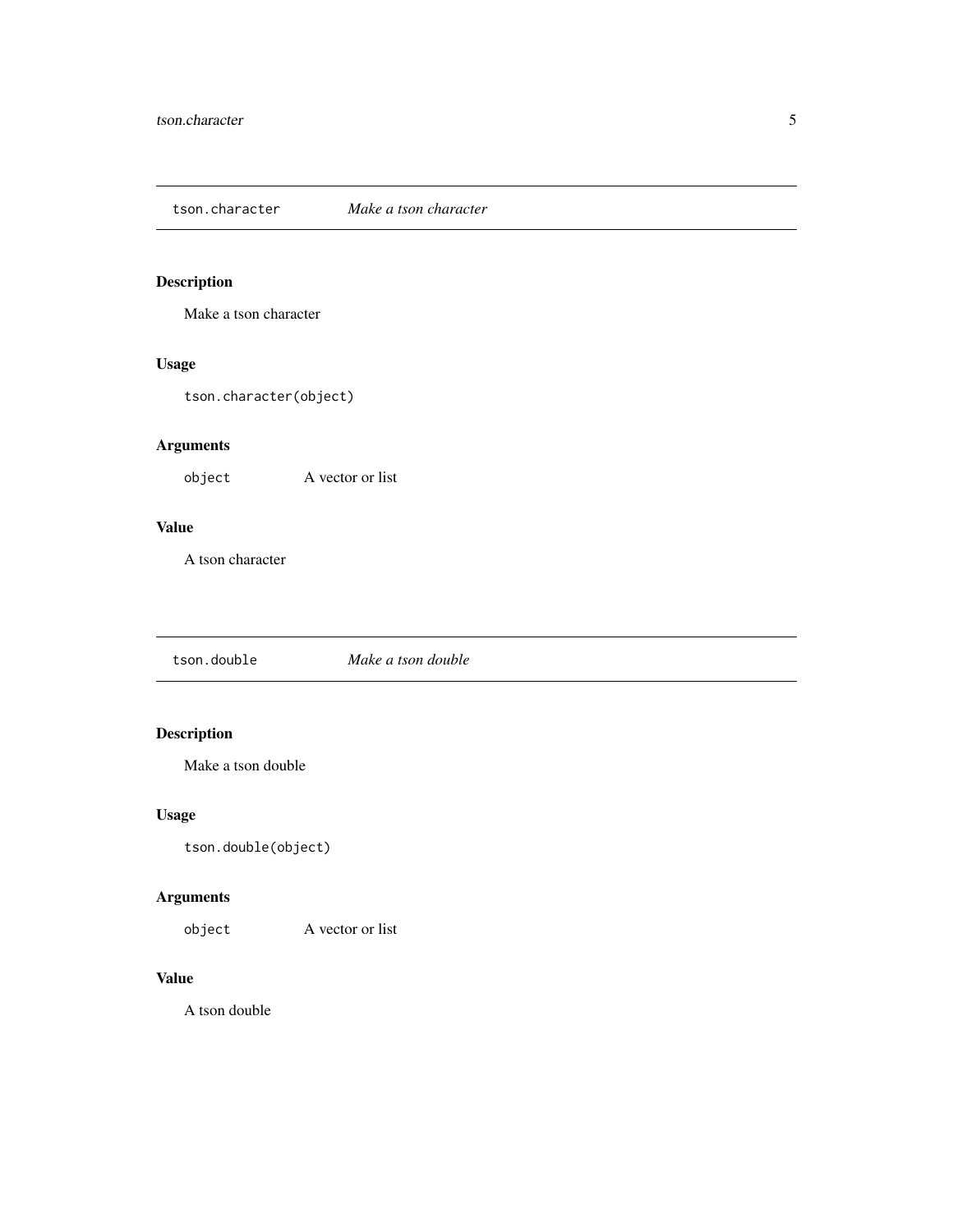<span id="page-5-0"></span>tson.float32.vec *Make a tson float32 vector*

#### Description

Make a tson float32 vector

#### Usage

tson.float32.vec(object)

#### Arguments

object A vector or list

#### Value

A tson float32 vector

tson.int *Make a tson integer*

#### Description

Make a tson integer

#### Usage

tson.int(object)

#### Arguments

object A vector or list

#### Value

A tson integer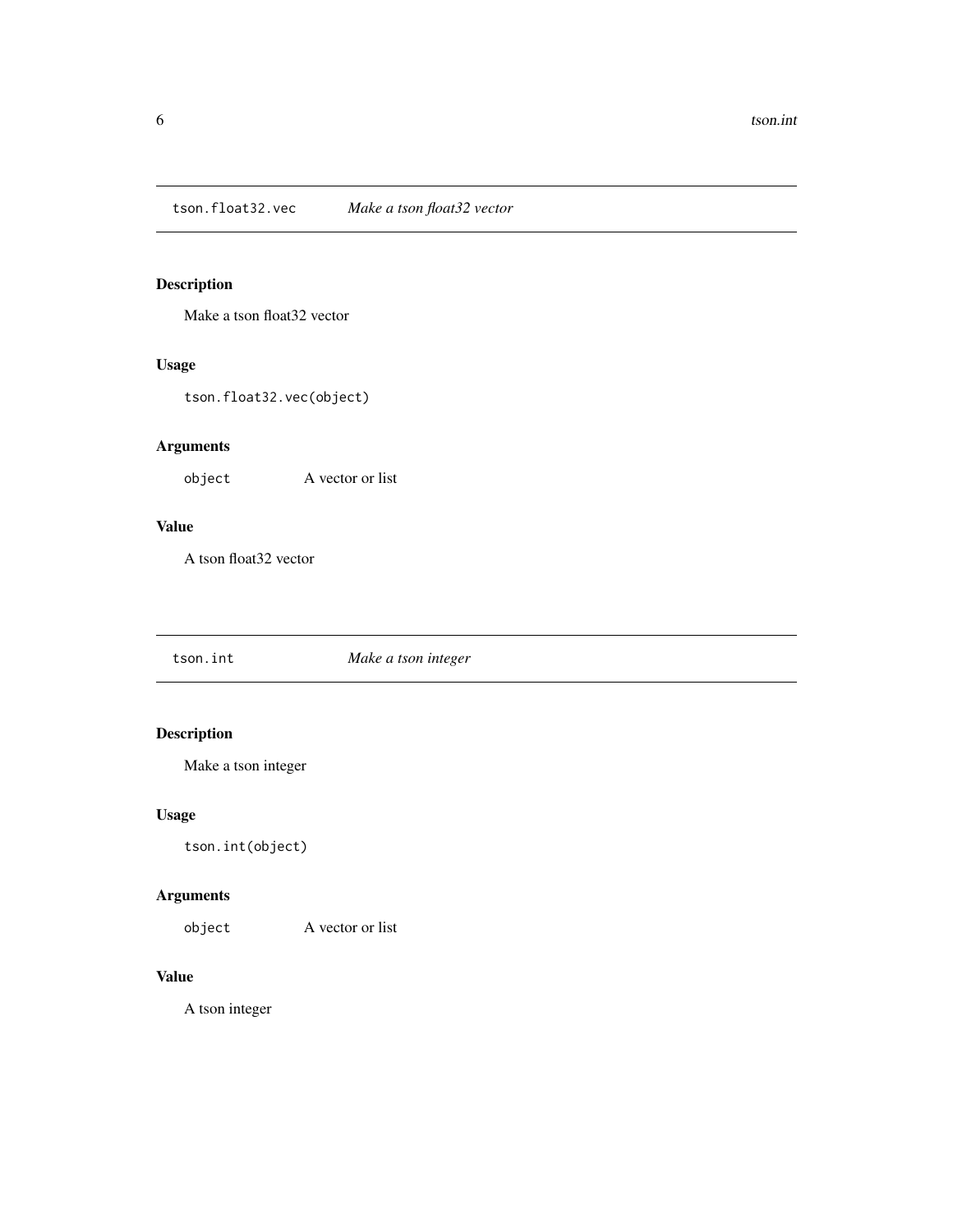<span id="page-6-0"></span>tson.int16.vec *Make a tson int16 vector*

#### Description

Make a tson int16 vector

#### Usage

tson.int16.vec(object)

#### Arguments

object A vector or list

#### Value

A tson int16 vector

tson.int8.vec *Make a tson int8 vector*

#### Description

Make a tson int8 vector

#### Usage

tson.int8.vec(object)

#### Arguments

object A vector or list

#### Value

A tson int8 vector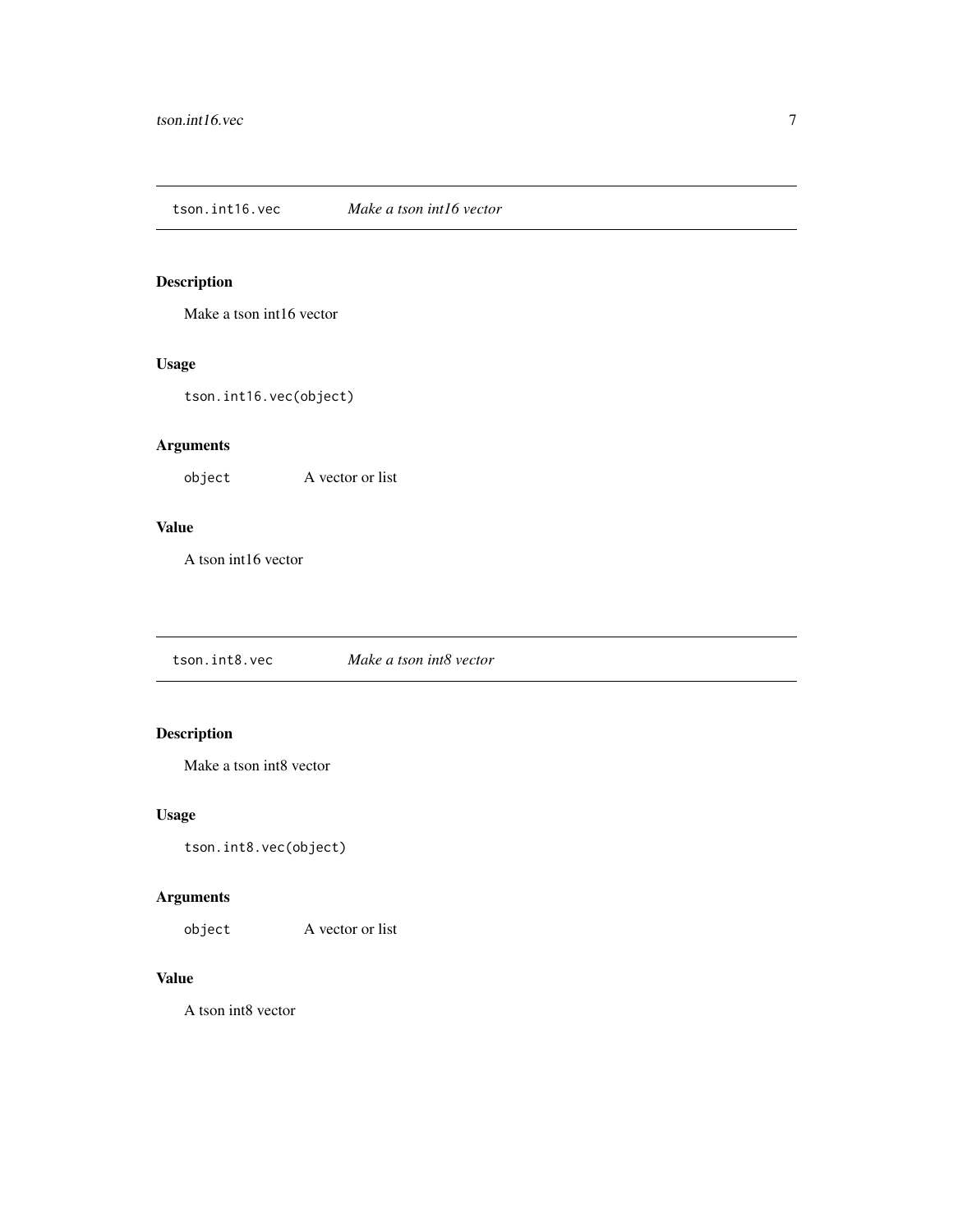<span id="page-7-0"></span>

#### Description

Required to generate empty map.

#### Usage

tson.map(object)

#### Arguments

object A vector or list

#### Value

A tson map

tson.scalar *Make a tson scalar (ie: singleton)*

#### Description

Make a tson scalar (ie: singleton)

#### Usage

tson.scalar(object)

#### Arguments

object A vector or list

#### Value

A tson scalar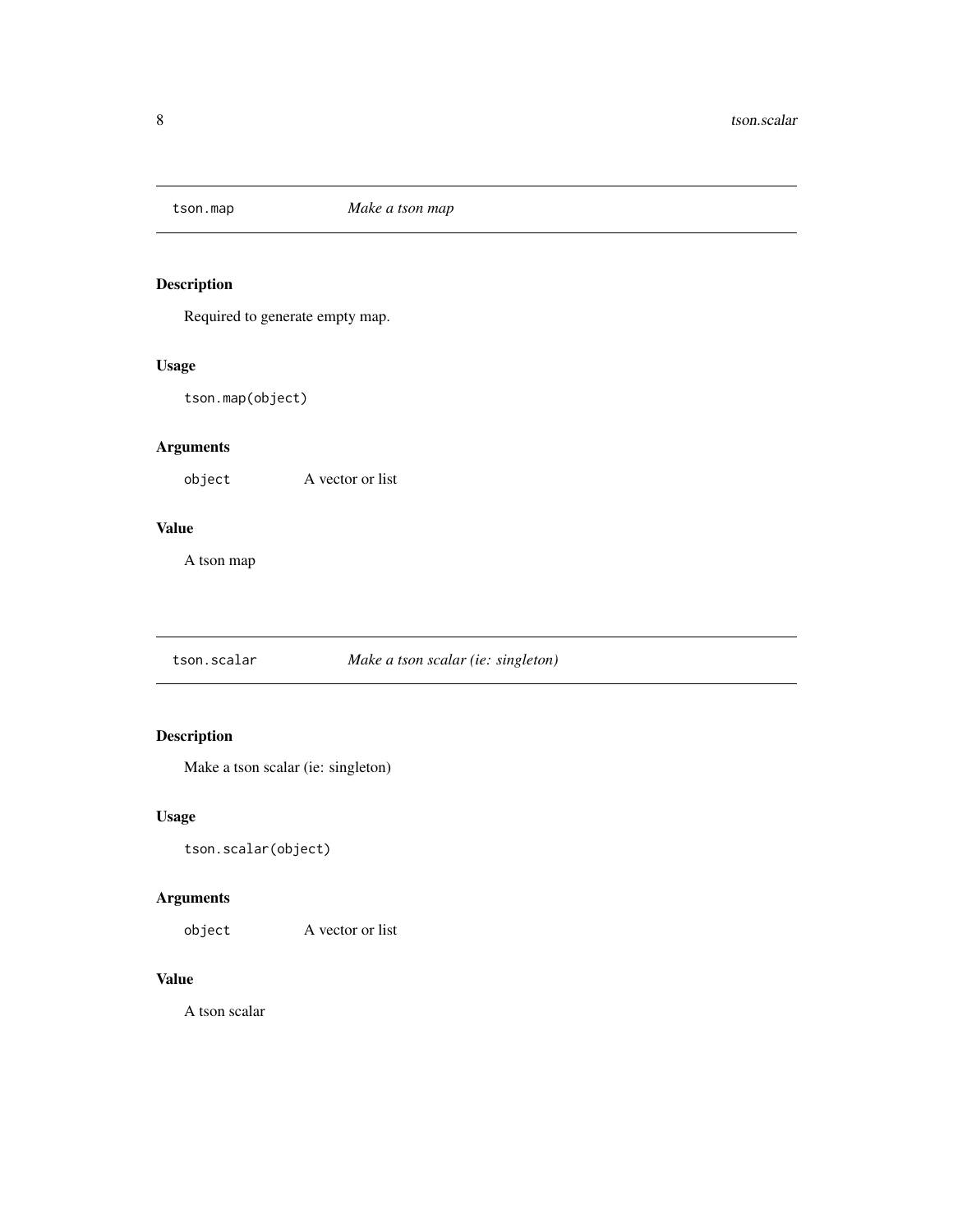<span id="page-8-0"></span>tson.uint16.vec *Make a tson uint16 vector*

#### Description

Make a tson uint16 vector

#### Usage

tson.uint16.vec(object)

#### Arguments

object A vector or list

#### Value

A tson uint16 vector

tson.uint32.vec *Make a tson uint32 vector*

#### Description

Make a tson uint32 vector

#### Usage

tson.uint32.vec(object)

#### Arguments

object A vector or list

#### Value

A tson uint32 vector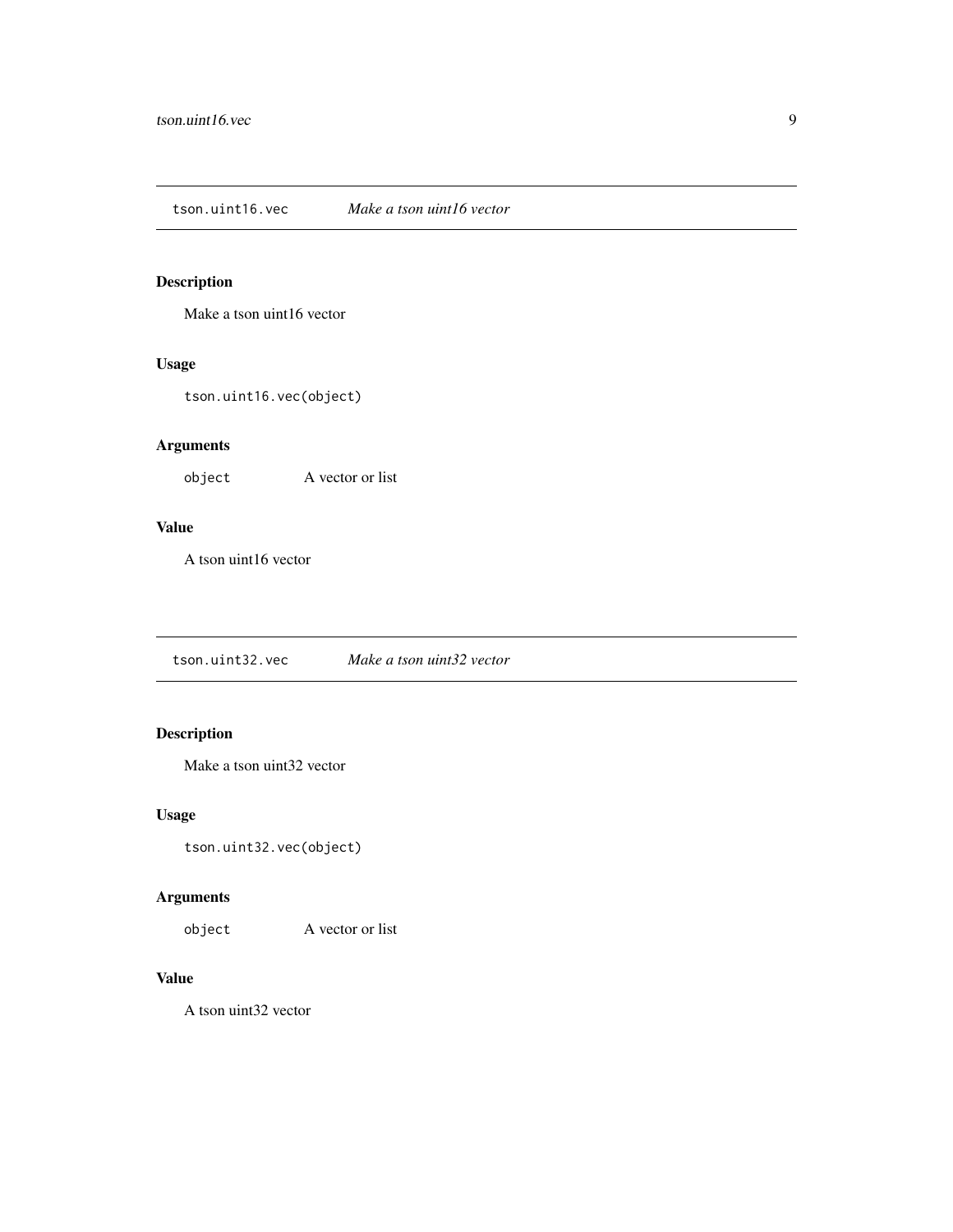<span id="page-9-0"></span>tson.uint8.vec *Make a tson uint8 vector*

#### Description

Make a tson uint8 vector

#### Usage

tson.uint8.vec(object)

#### Arguments

object A vector or list

#### Value

A tson uint8 vector

writeTSON *Serialize a list*

#### Description

Write TSON specification binary-encoded format to a connection.

#### Usage

writeTSON(object, con)

#### Arguments

| object | A list       |
|--------|--------------|
| con    | A connection |

#### Value

invisibly NULL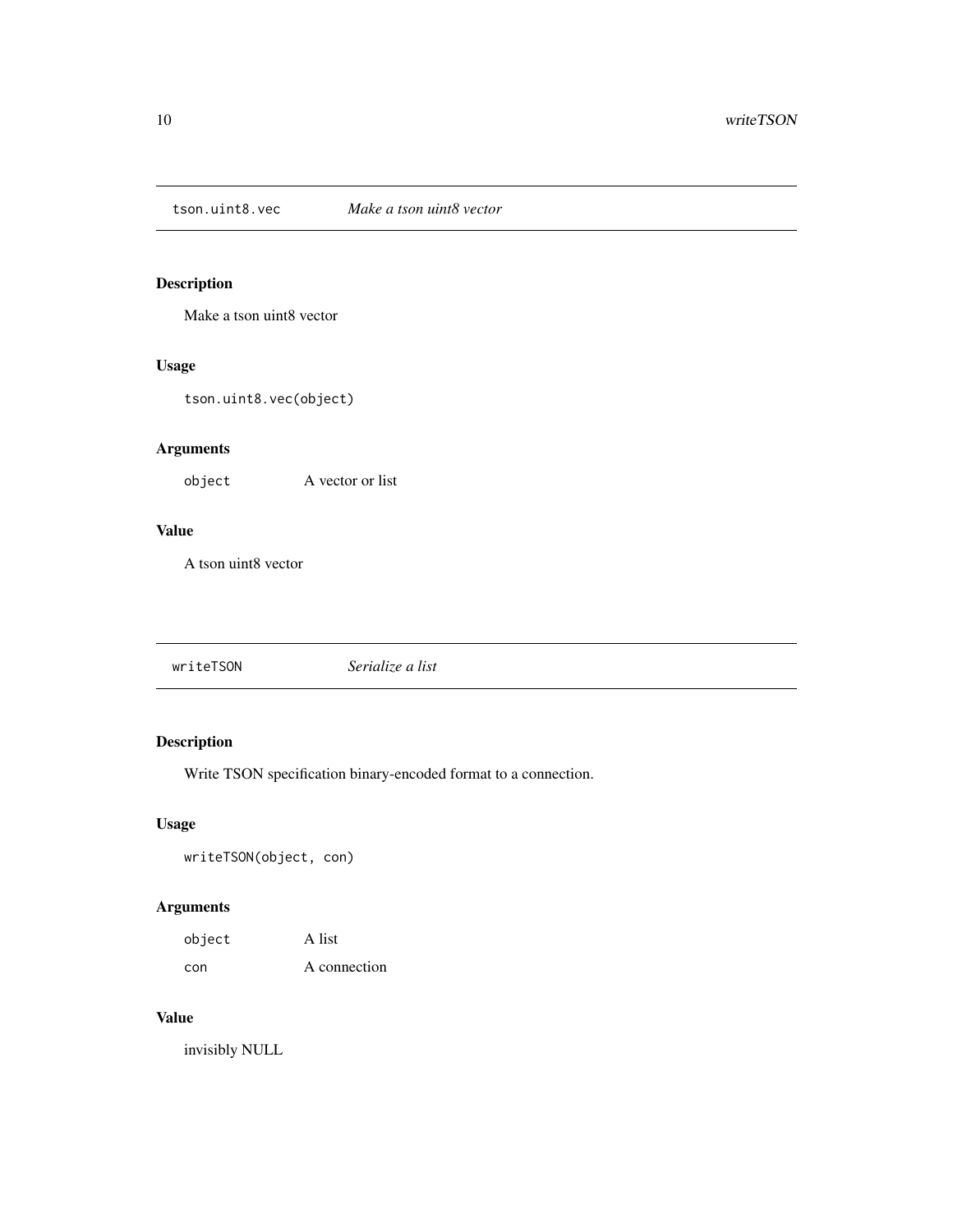#### writeTSON 11

#### Examples

## Example

close(con)

con = rawConnection(bytes, "r")

object = readTSON(con)

```
library(rtson)
list = list(integer=42L,
            double=42,
            bool=TRUE,
            uint8=tson.uint8.vec(c(42,0)),
            uint16=tson.uint16.vec(c(42,0)),
            uint32=tson.uint32.vec(c(42,0)),
            int8=tson.int8.vec(c(42,0)),
            int16=tson.int16.vec(c(42,0)),
            int32=as.integer(c(42,0)),
            float32=tson.float32.vec(c(0.0, 42.0)),
            float64=c(42.0,42.0),
            map=list(x=42, y=42, label="42"),
            list=list("42",42)
\mathcal{L}con = rawConnection(range), "r+")writeTSON(list, con)
bytes = rawConnectionValue(con)
```